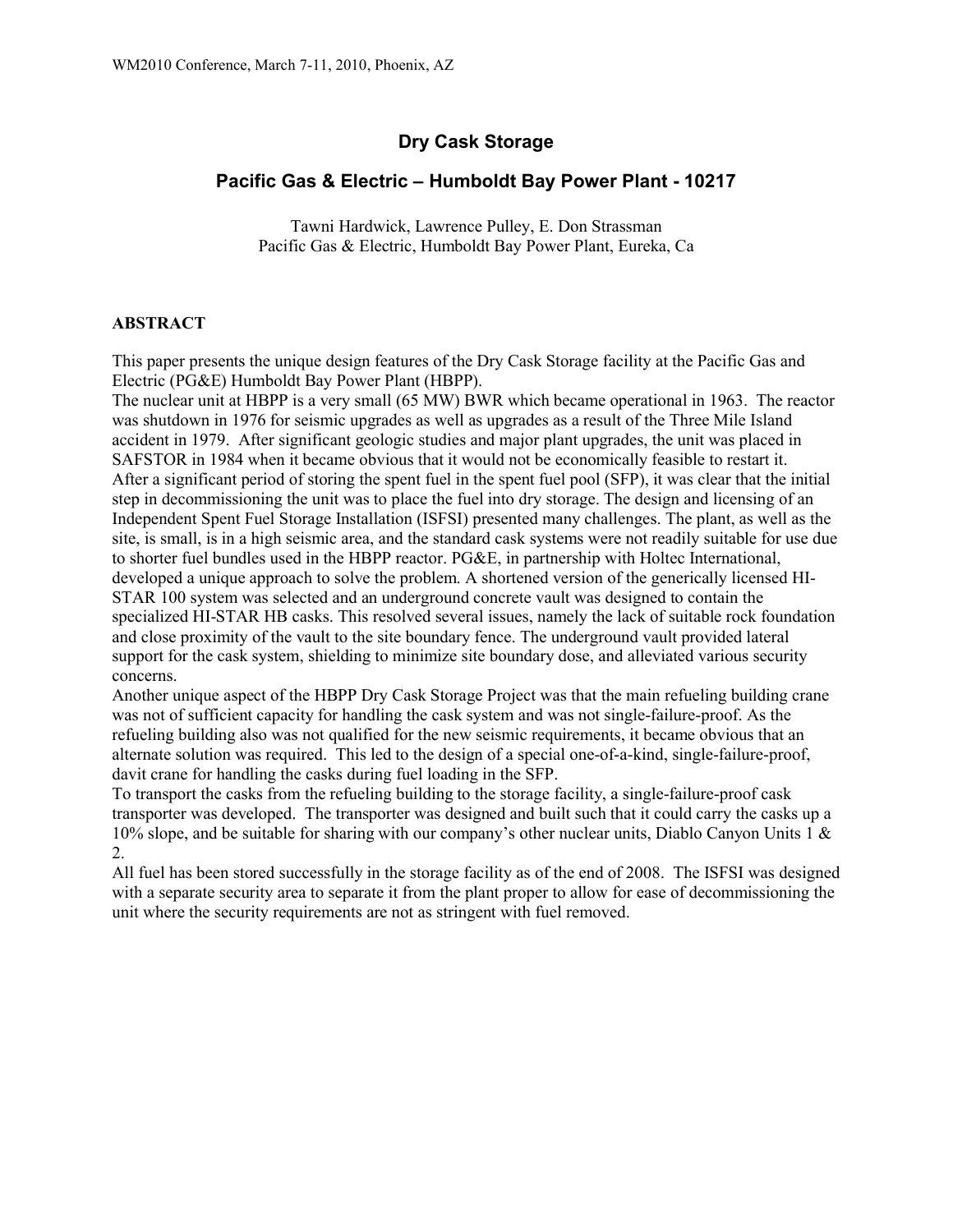#### **DRY CASK STORAGE – PACIFIC GAS & ELECTRIC – HUMBOLDT BAY POWER PLANT**

When observed in its current complete and loaded state, the Humboldt Bay Independent Spent Fuel Storage Installation (ISFSI) is quite unassuming and unimpressive. The unknowing passerby would never guess the years and countless man-hours that went into planning for, designing, licensing, constructing and loading this ISFSI. One would never know that, because of a unique combination of site and plant characteristics, this ISFSI has many unique design and operational features and characteristics.



**Figure 1 - Humboldt Bay Power Plant with ISFSI Site Highlighted**

#### **SITE CHARACTERISTICS**

The Humboldt Bay ISFSI site is located in an area that poses many potential hazards and therefore many unique challenges for the design and construction of a dry cask storage facility. The Humboldt Bay Power Plant (HBPP) site is in an area of very high seismicity in Northern California. The site is located near the intersection of numerous major tectonic features. In fact, the Humboldt Bay ISFSI is built practically on top of the Bay Entrance Fault and the Buhne Point Fault. Other major features in the area include the Little Salmon Fault Zone and the Cascadia Subduction Zone. Extensive research and analysis of the regional and site tectonic setting and seismic hazards was performed prior to design of the ISFSI. This information, as well as earth sciences data, earthquake hazards assessments and other geotechnical analyses can be found in the Humboldt Bay ISFSI Final Safety Analysis Report (FSAR). The results of the analyses were used in the design of the ISFSI Vault.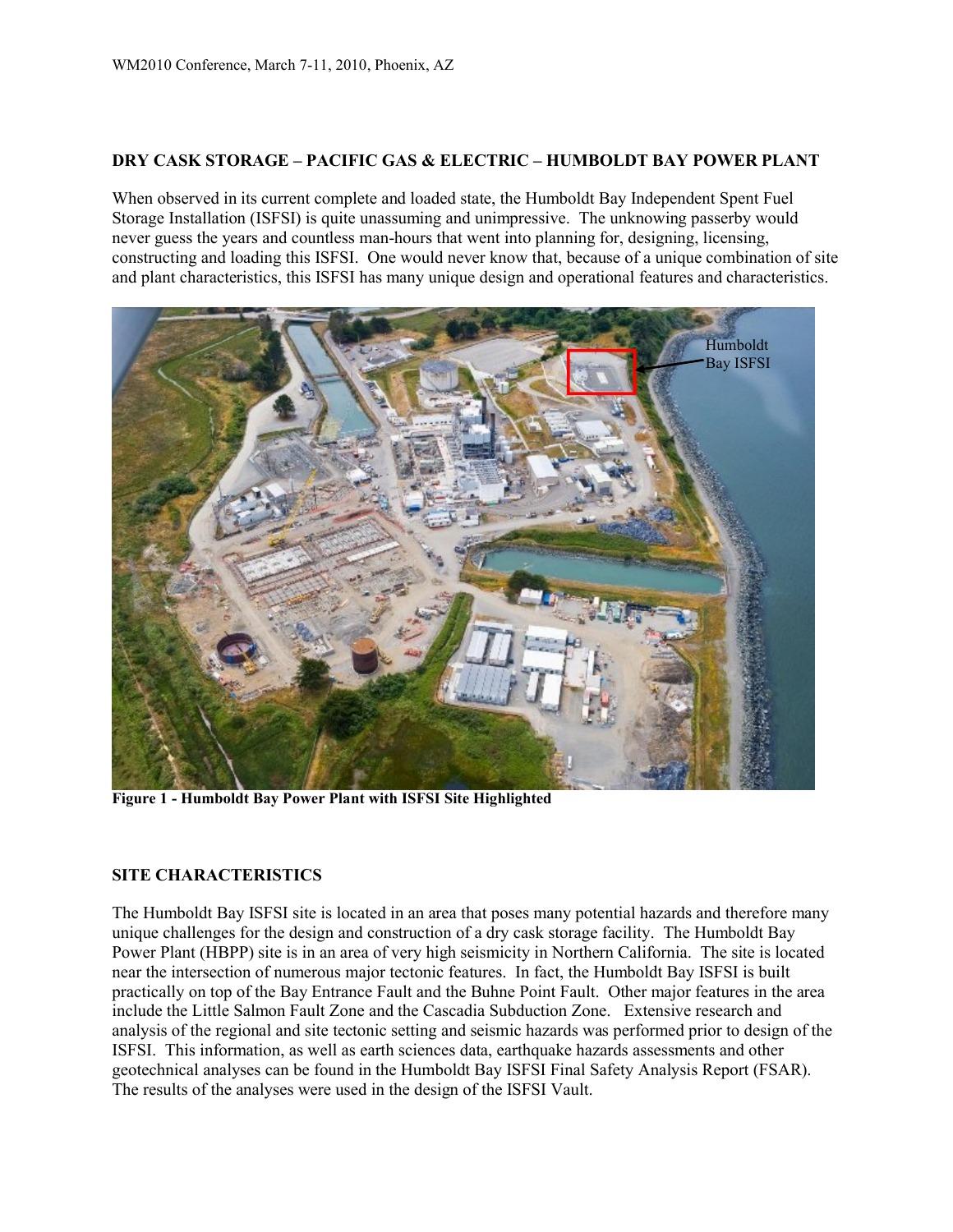

**Figure 2 – Some of the Tectonic Features Near the HBPP ISFSI**

Fortunately, it was determined that, due to the subsurface soil conditions as well as other geologic factors of the ISFSI site, the ISFSI is not susceptible to liquefaction or landslides.

In addition, the location along the Cascadia Subduction zone increases the potential for significant tsunami effects. Tsunami hazards along the coast of northern California have been recognized for many decades, especially after the 1964 Alaska earthquake caused a tsunami that devastated the northern California town of Crescent City and caused a minor run-up at the Humboldt Bay site. The HBPP and ISFSI sites are situated along the eastern shore of Humboldt Bay, in line with the Bay entrance. Extensive evaluations were performed based on past earthquake and tsunami information and evidence found in the field. It was concluded that the maximum runup at the bay entrance for a tsunami triggered by the design basis seismic event would be 30 to 40 feet above mean lower lower water level (MLLW). Taking tidal action into consideration, runup from the design basis tsunami could reach 43 feet above MLLW. The top of the ISFSI Vault is located at elevation 44 feet above MLLW and therefore will be unaffected by the design basis event.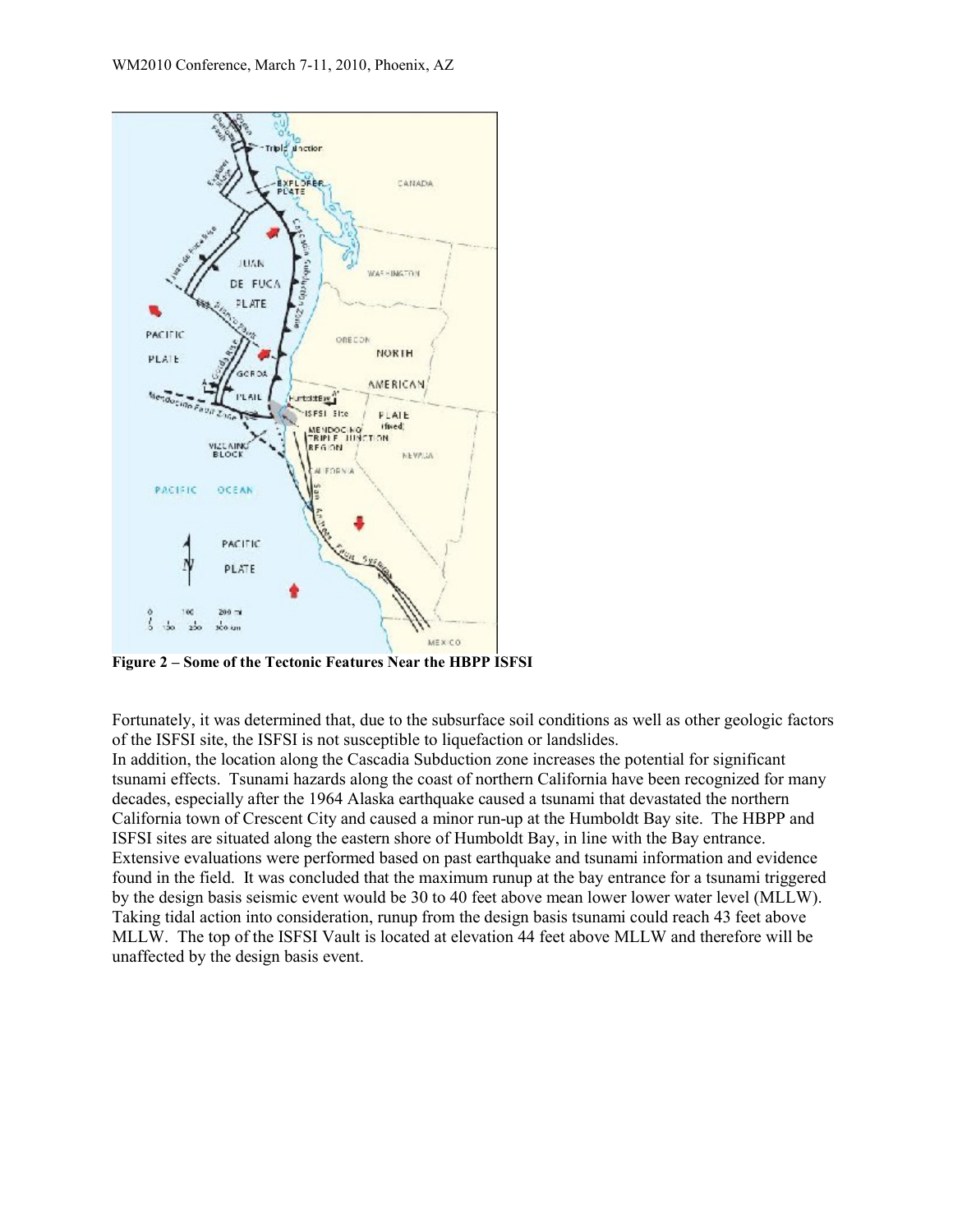

**Figure 3 - Aerial Photo of the Entrance to Humboldt Bay Showing the ISFSI Site**

The ISFSI site is located in close proximity to public roadways, waterways and local communities, including a public trail between the ISFSI and Humboldt Bay. This means that the public is capable of getting in close proximity to the ISFSI site, at some points even within 100 yards of the ISFSI. Therefore, an underground vault system was selected to provide shielding to meet dose to the public limitations and to provide for additional security protection.

## **WHY DRY CASK STORAGE AND WHY NOW?**

The nuclear unit (Unit 3) at HBPP is a very small (65 MW) Boiling Water Reactor (BWR) which became commercially operational in 1963. The reactor was shutdown in 1976 for NRC-required seismic upgrades since new seismic studies indicated that ground motions generated by the local earthquake faults were of greater magnitude than those used in the plant's original design. After performing significant geologic studies and major plant upgrades, and considering the additional upgrades required as a result of the Three Mile Island accident in 1979, as well as the continuing seismic upgrade studies, it became obvious that it would not be economically feasible to restart the unit. The decision was made to pursue decommissioning of the unit which was placed in SAFSTOR (possess but not operate) in 1984. The Unit 3 license (DPR-7) will expire on November 9, 2015.

In addition to Unit 3, there are two conventional fossil units onsite capable of operating on either natural gas or fuel oil and producing 53 megawatts-electric (MWe) each. These fossil units are beyond their design life and they will be decommissioned concurrently with Unit 3. The fossil units are being replaced by a new power plant, Humboldt Bay Generating Station, which will be located on the HBPP site and will consist of ten reciprocation engines capable of running on natural gas or diesel.

The first step in the decommissioning of Unit 3 was to remove the spent fuel from the spent fuel pool (SFP) located in the Refueling Building. Dry cask storage has many advantages to SFP storage and it is considered a safer option. Dry cask storage in an Independent Spent Fuel Storage Installation such as the one at HBPP helps to facilitate decommissioning because, once the fuel is out of the unit, the security measures in the unit can be lessened. Prior to fuel transfer, there were 390 spent fuel assemblies in the SFP. The fuel assemblies were located in racks for support and restraint and the water in the pool provided shielding.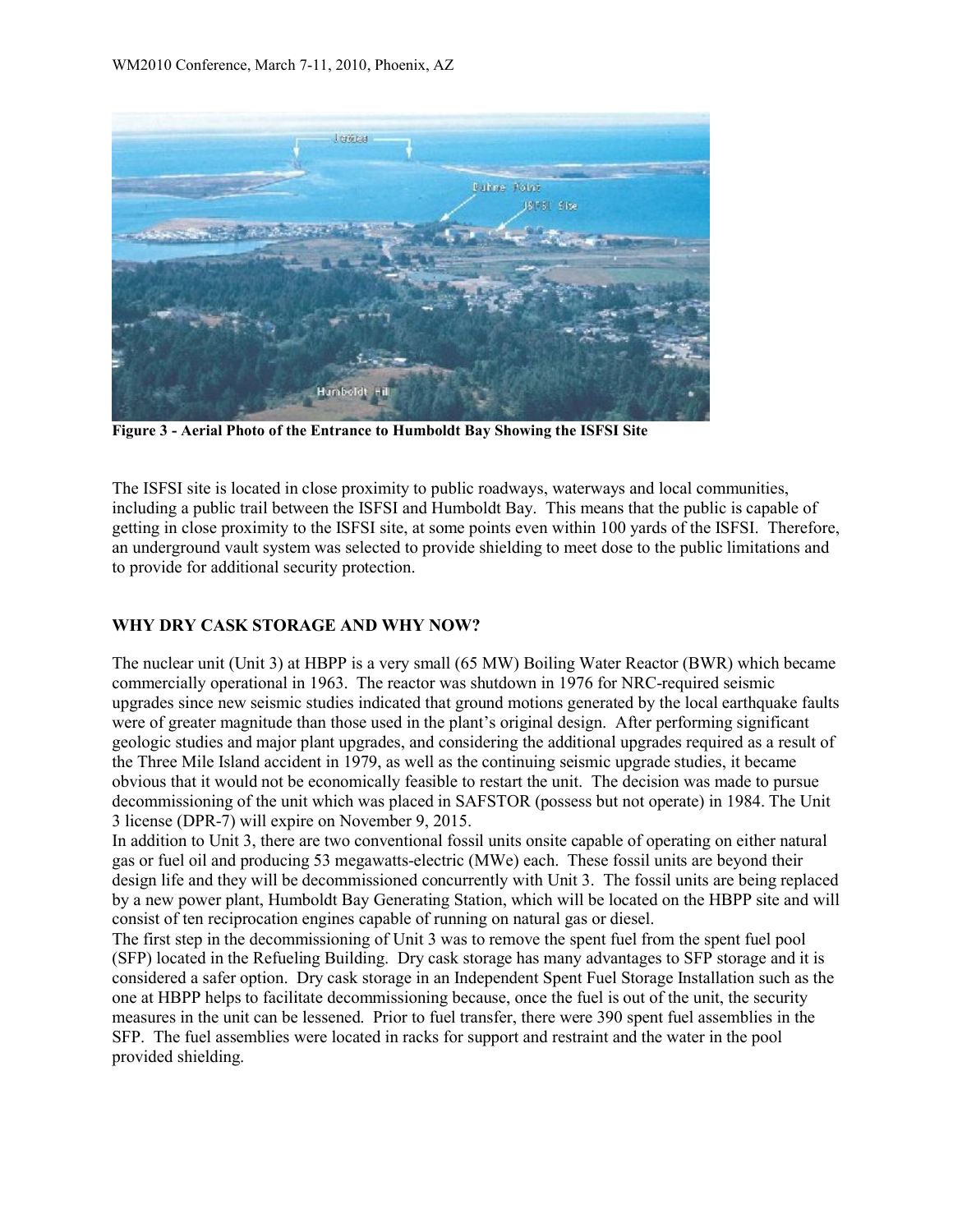#### **THE ISFSI VAULT**

Prior to transferring the fuel from the SFP, a storage vault was constructed in which the storage casks are placed. Because of the age of the HBPP fuel and the low decay heat associated with it, the ISFSI storage casks do not require the normal atmospheric cooling. Subsequently, the casks may be stored underground without fear of overheating. The ISFSI Vault was designed as an I-shaped, subterranean concrete vault with six cylindrical vault liners poured in place. Each liner with its surrounding concrete is considered a separate "cell" within the vault.



**Figure 4 - Isometric View of ISFSI Vault**

The concrete vault provides structural stability as well as lateral restraint to resist seismic forces. The concrete vault also provides radiation shielding to lower the potential dose to the public in close proximity to the vault (i.e. along the public trail between the ISFSI and Humboldt Bay.) The vault liners are equipped with lids that consist of 18-inches of concrete encased in carbon steel for additional shielding. The vault liners are also equipped with seismic restraints at the top and bottom to provide seismic restraint of the casks once inserted into the liners. The vault also provides security protection, protection from the environment, and defense-in-depth protection from tornado and explosion generated missiles.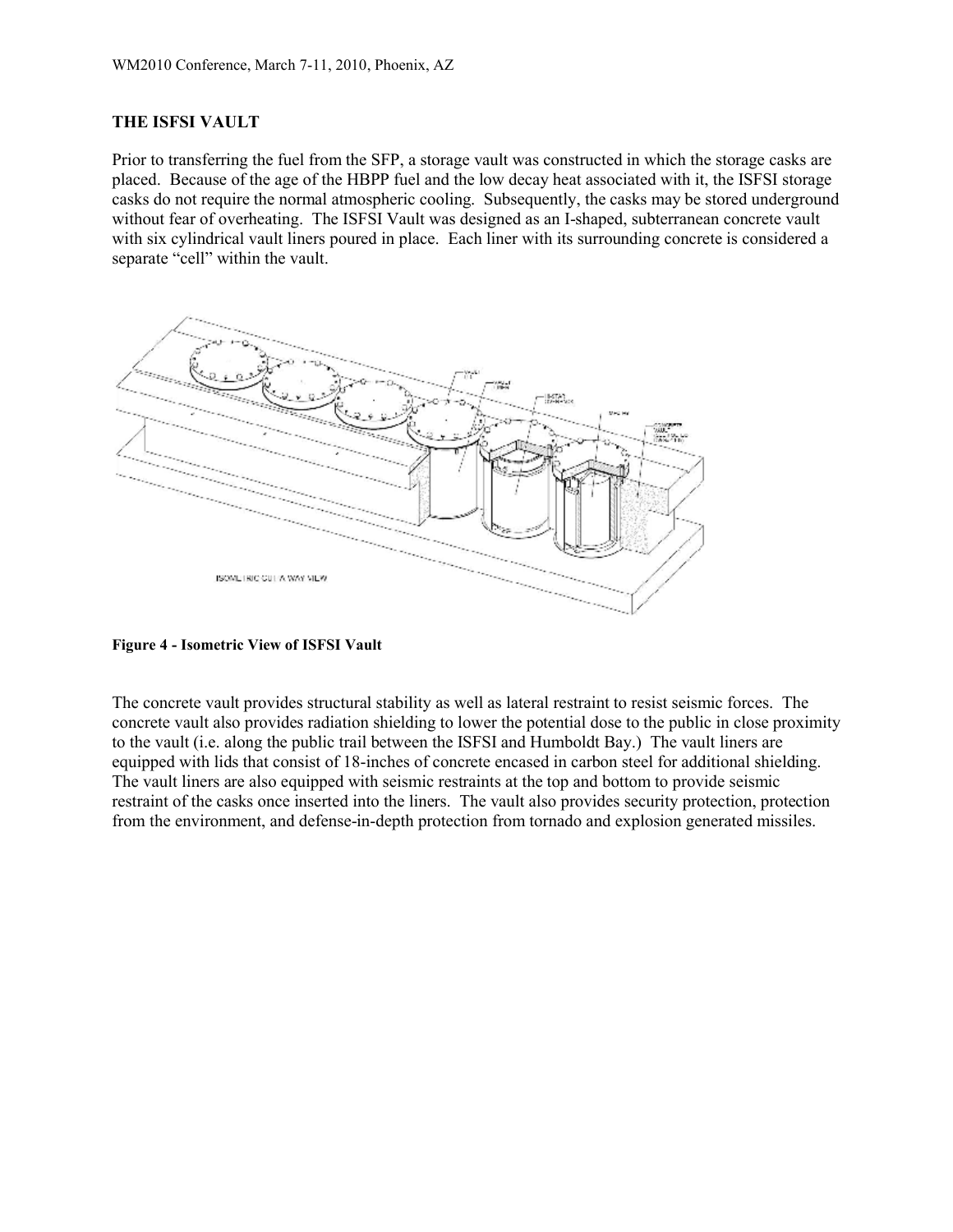

**Figure 5 - Bluff Site Prior to ISFSI**



**Figure 6 - Excavation for ISFSI Vault**

The ISFSI Vault is considered to be an Important-to-Safety structure in order to provide the appropriate level of quality assurance in the design and construction. All concrete construction was in accordance with the American Concrete Institute's ACI 349, Code Requirements for Nuclear Safety Related Concrete Structures, and other codes and standards, as applicable. In addition, site specific procedures were written to control all concrete and reinforcing steel construction. An on-site batch plant was used in order to closely control the mixing of the concrete.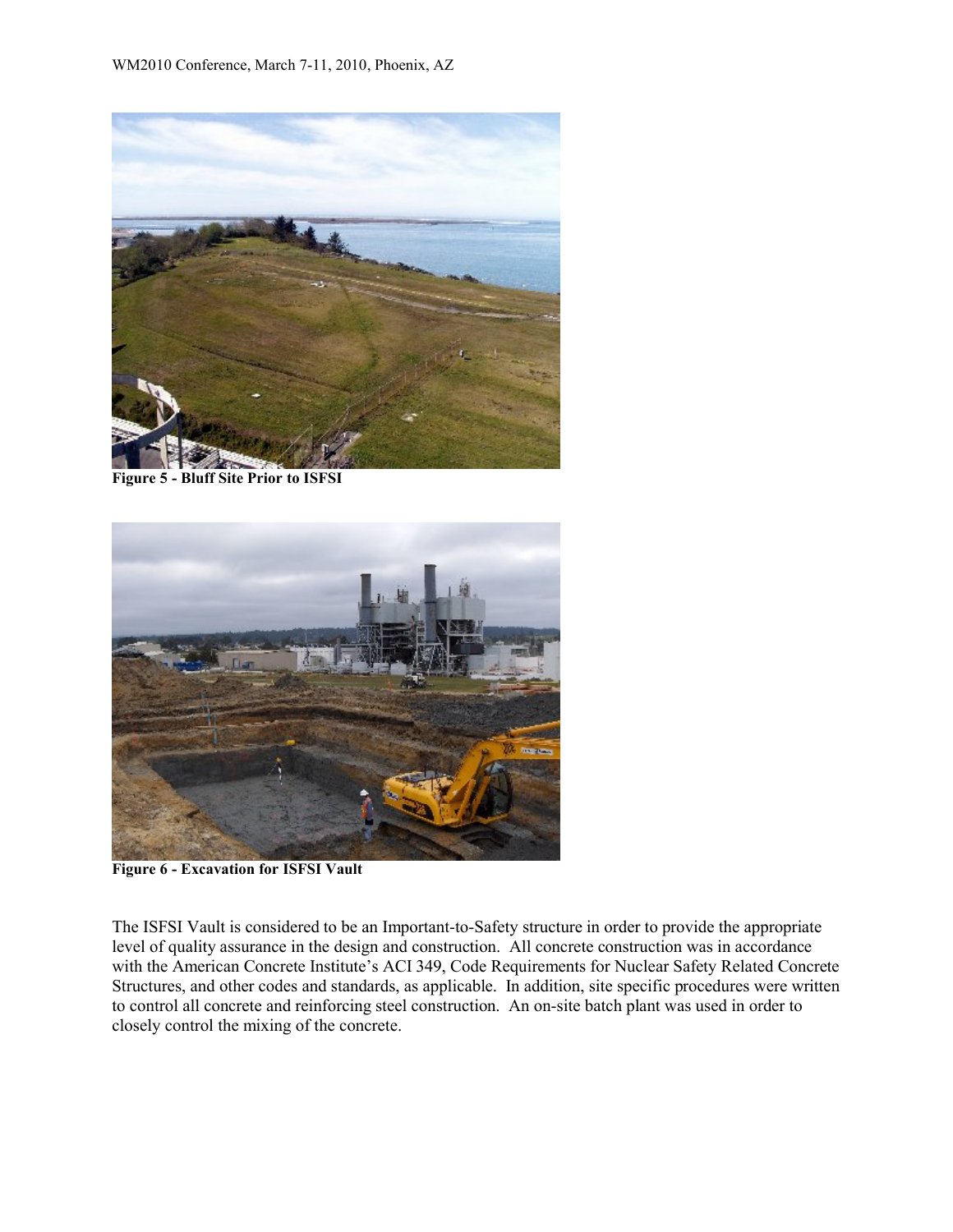

**Figure 7 - Vault Liners in Place and Prep for Second Concrete Pour**

### **THE HOLTEC HI-STAR HB STORAGE AND TRANSPORTATION CASKS**

HBPP Unit 3 was one of the first commercially operational BWR's in the country. As such, the fuel that was used in the Unit 3 reactor is different from conventional fuel today. The fuel used in the HBPP reactor is significantly shorter and smaller in cross-section than modern fuel is. While the Holtec HI-STAR 100 system licensed under 72-1008 was suitable for the HBPP fuel, the size and weight of standard casks would not fit in the HBPP Refueling Building or the SFP. To rectify this problem, a modified version was developed under a site specific license. This modified cask system is called the HI-STAR HB, and is a shorter cask with a fuel basket sized to accept 80 fuel assemblies, including up to 40 damaged fuel assemblies. This feature is especially important as there were significant fuel cladding failures during operation 130 assemblies out of the total of 390 were classified as damaged. The HI-STAR HB system is a self-contained, independent, passive system that does not rely on any mechanical systems for normal storage operations. The HI-STAR HB system is designed to store spent nuclear fuel from HBPP under all normal, off-normal, and accident conditions of service applicable to the Humboldt Bay site, including the most severe design-basis natural phenomena in accordance with 10 CFR 72. This cask system is also licensed to transport under 10 CFR 71, and requires no on-site transfer activities.

The HI-STAR HB system is comprised of an all-welded multipurpose canister (MPC-HB) designed to store up to 80 HBPP fuel assemblies inside a bolted-lid steel overpack that provides physical protection of the MPC and provisions for handling. The HI-STAR HB system uses METAMIC® neutron absorbers as an alternative to BORAL® in the MPC-HB fuel basket.

The HI-STAR HB system is designed to ensure that fuel criticality is prevented, fuel cladding and confinement integrity are maintained, the fuel remains retrievable, and radiation shielding is maintained under all Humboldt Bay site-specific design basis loadings due to environmental conditions and natural phenomena. The ISFSI Vault is designed to accommodate a total of six casks with five containing spent fuel assemblies and the sixth containing HBPP reactor-related greater than Class C (GTCC) waste. The GTCC cask will be designed to accept the specific GTCC waste to be stored at the ISFSI and be compatible with all HI-STAR HB lifting and handling equipment.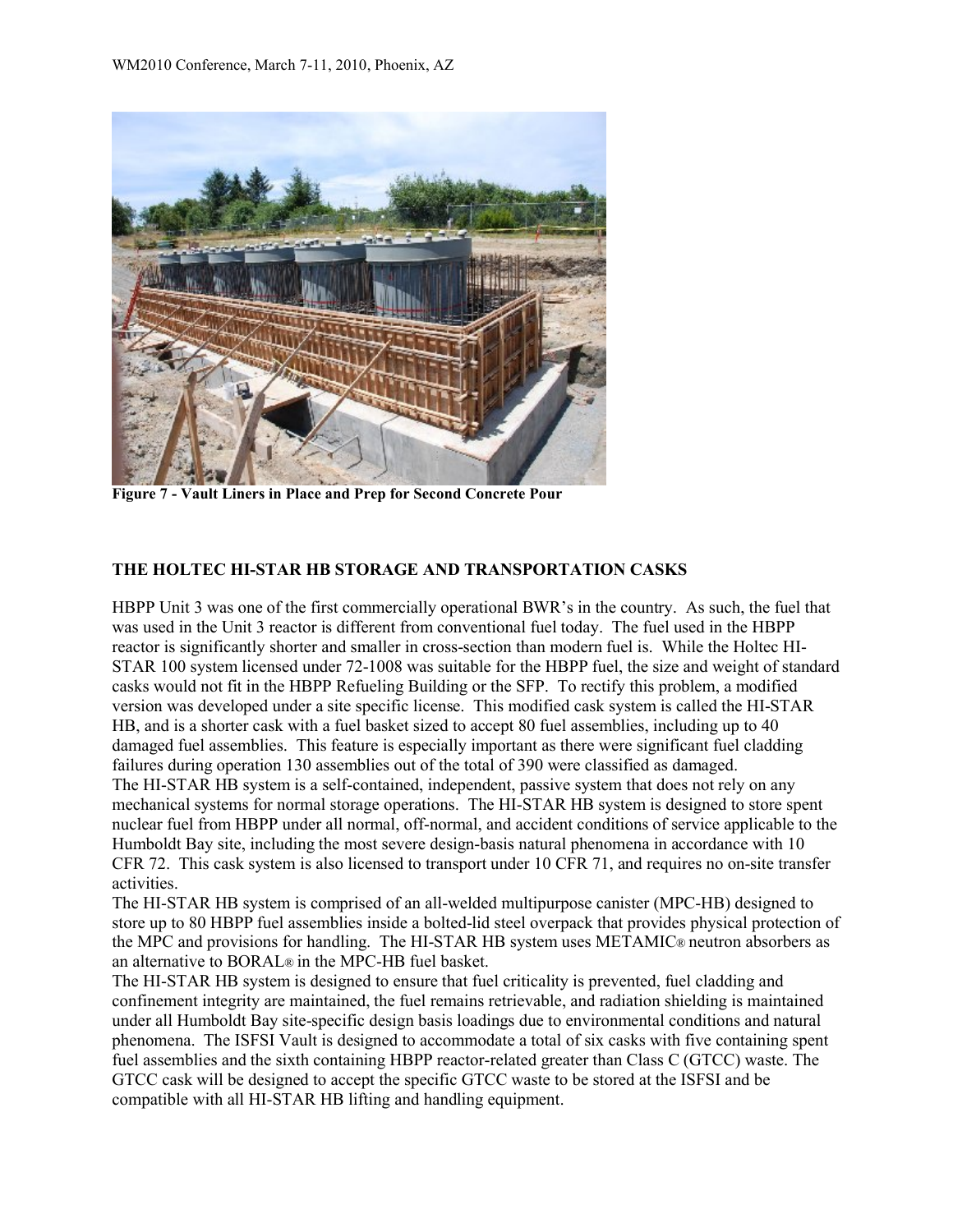

**Figure 8 - HI-STAR HB with MPC Partially Inserted**

## **THE DAVIT CRANE**

The fuel handling activities added per Amendment 37 to the HBPP license included the installation of a first-of-its-kind, single-failure proof Davit Crane in the Unit 3 Refueling Building. The Davit Crane was installed because the Refueling Building crane was not of sufficient capacity to handle the 85-ton, loaded HI-STAR HB casks, nor was it single-failure proof per NUREG-0554, "Single-Failure-Proof Cranes for Nuclear Power Plants." The Davit Crane was designed and installed in accordance with the requirements of NUREG-0554 and NUREG-0612, "Control of Heavy Loads at Nuclear Power Plants," as well as other applicable codes and standards.

The Davit Crane is mounted directly on top of the wall of the SFP and to the adjacent truck bay wall such that the inverted U-frame (booms plus top beam) can pivot to reach both the cask loading area in the SFP and the truck bay. Sections of the main floor beam are removable to allow the HI-STAR HB system to be rolled into or out of the davit crane on a rail dolly. The HI-STAR HB system is supported from the top beam of the U-frame via a 235-ton strand jack connected to the lift yoke. The lift yoke is a special lifting device designed in accordance with ANSI N14.6. Cask raising and lowering are performed by the use of the hydraulic strand jack located on the top beam of the U-frame. The strand jack is controlled locally at the hydraulic power unit or via a remote control station. The strand jack has one main cylinder that controls the raising and lowering of the load, and two smaller cylinders that control the locking mechanism that locks the strands in place during lifting and lowering.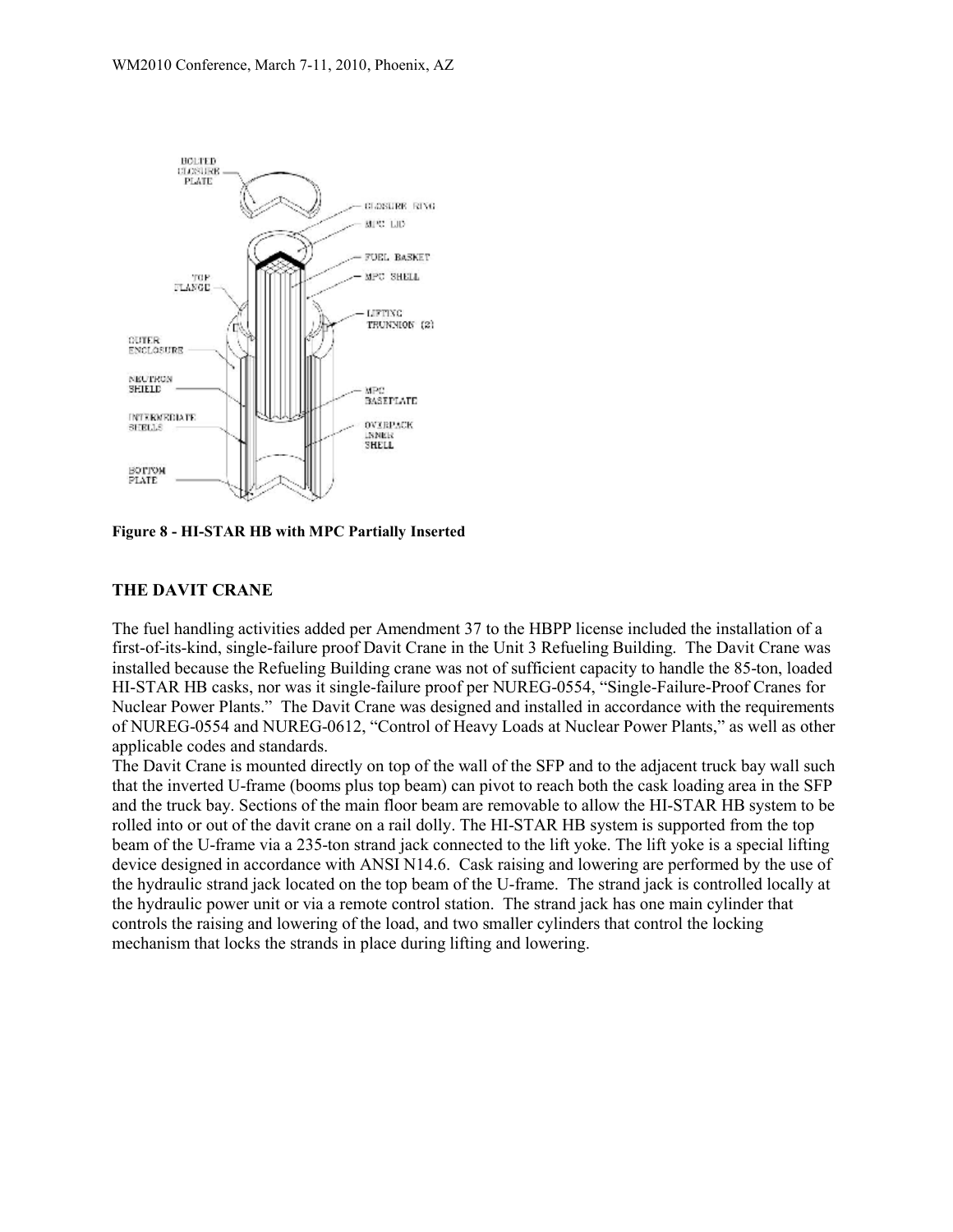![](_page_8_Picture_1.jpeg)

**Figure 9 - Davit Crane Lowering HI-STAR HB into SFP**

The Davit Crane was assembled in the Refueling Building with very limited space. A mobile crane in conjunction with the overhead Refueling Building crane (when possible) were used to assist in the assembly of the Davit Crane. The Davit Crane was then tested at 125% of its rated capacity of 190,000 lbs. using certified crane counter weights brought into the small building space using a special hydraulic rail system.

![](_page_8_Picture_4.jpeg)

**Figure 10 - Assembly of the Davit Crane in the Refueling Building**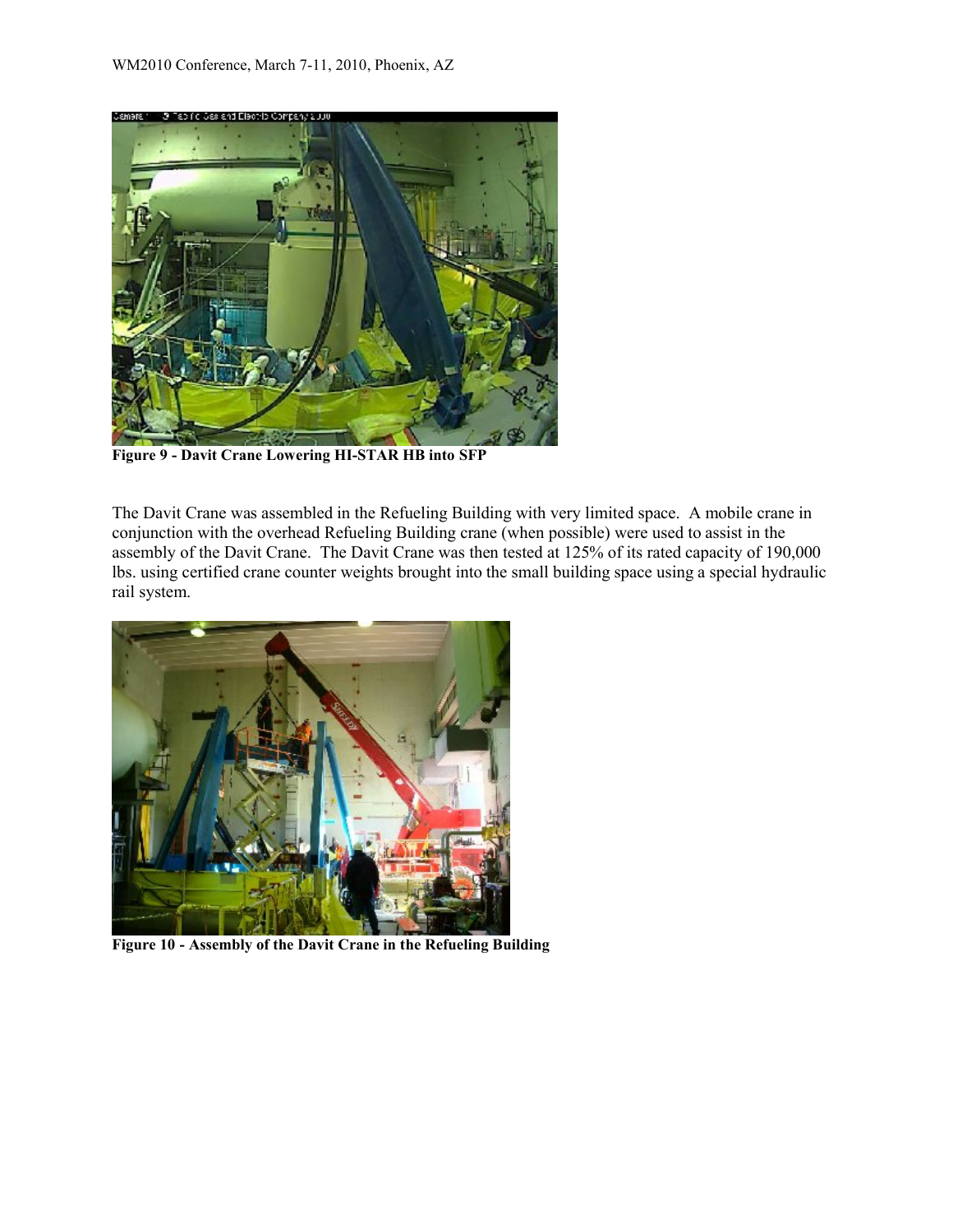![](_page_9_Picture_1.jpeg)

**Figure 11 - Post-Installation Load Test of the Davit Crane**

#### **FUEL LOADING AND PROCESSING OF THE CASKS**

The HI-STAR HB system design features were evaluated in detail for fuel handling activities in the HBPP 10 CFR 50 facilities in License Amendment Request (LAR) 04-02, submitted to the NRC in July 2004. The LAR describes MPC fuel loading in the spent fuel pool, draining, drying, sealing, helium filling, and helium leak testing the MPC while inside the HI-STAR cask; and loading the cask onto the cask transporter for onsite transfer to the ISFSI. The NRC issued HBPP License Amendment 37 to allow implementation of LAR 04-02.

![](_page_9_Picture_5.jpeg)

**Figure 12 - Loading Fuel into an MPC**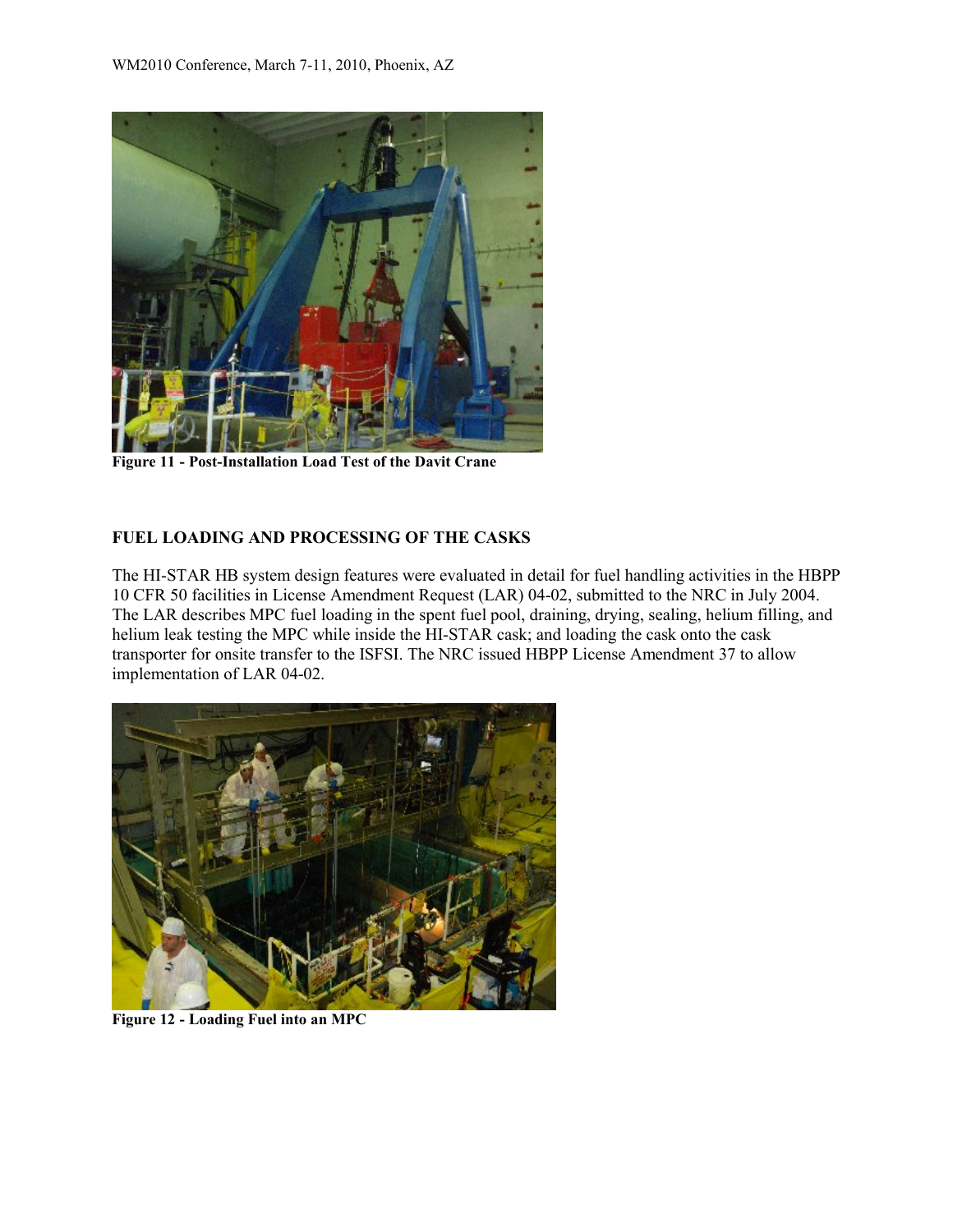![](_page_10_Picture_1.jpeg)

**Figure 13 - Inserting a Fuel Assembly into a Submerged MPC**

Once the cask was loaded and removed from the SFP, the cask was put through a series of processes including removal of water from the MPC and overpack, welding the MPC lid onto the top of the MPC using an automatic welding machine, vacuum drying, helium backfill and bolting the HI-STAR lid onto the cask.

For ALARA purposes during cask loading and processing, the Vacuum Drying System could be monitored and the Davit Crane and Automatic Welding Machine could be operated from a remote control station located on top of the Reactor Shield Plug. A platform was built over the top of the Shield Plug to provide an area suitable for these purposes. The Reactor Shield Plug area was chosen as the remote control area because this location had good visibility of the SFP, and facilitated an overall dose of approximately 100 mrem per cask for cask loading and processing.

![](_page_10_Picture_5.jpeg)

**Figure 14 - Welding the Closure Lid onto the MPC Using the Automatic Welding Device**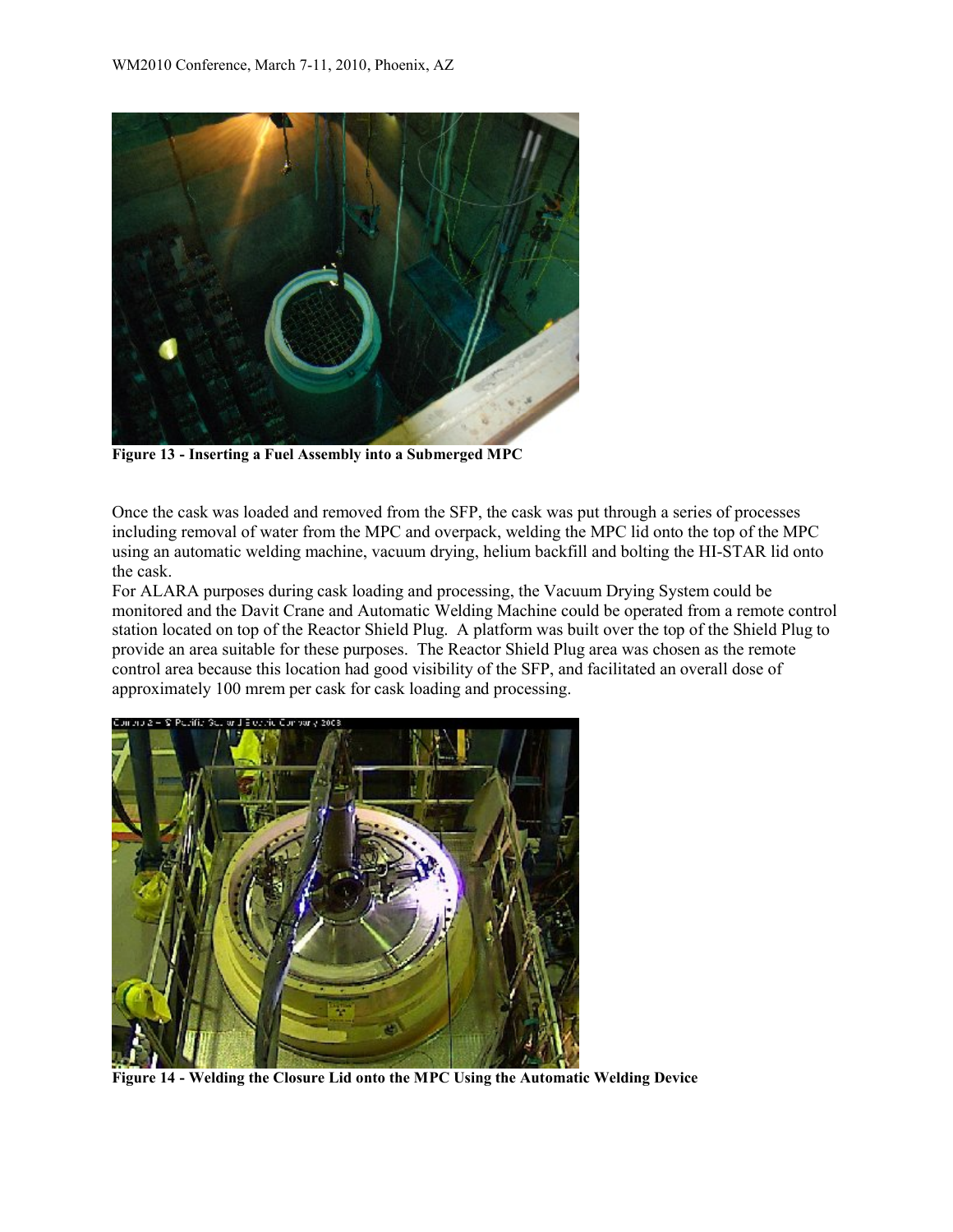For the purposes of moving the casks into and out of the Refueling Building, the existing rail system in the truck bay of the Refueling Building was extended out of the building and into the Unit 3 yard. The cask was loaded onto a low profile transfer dolly that used Hillman rollers in conjunction with the rail system, and then pushed/pulled into/out of the Refueling Building with the use of an airplane tugger.

![](_page_11_Picture_2.jpeg)

**Figure 15 – Removing a Loaded HI-STAR HB from the Refueling Building Using the Airplane Tugger**

#### **THE VERTICAL CASK TRANSPORTER**

The Vertical Cask Transporter (VCT) is a self-propelled, open-front, tracked vehicle used for handling and onsite transport of a loaded HI-STAR HB overpack. It is nominally 29 feet long, 19 feet wide, and weighs approximately 95 tons, unloaded. It is designed with two steel tracks to spread out the load on the transport route surface. These tracks also provide the means to maneuver the cask transporter around the site. This good maneuverability was important for negotiating the tight spaces at HBPP. On top of the main structure is a lifting beam supported by two lifting towers that use hydraulic cylinders to provide the lifting force. The industrial grade hydraulic cylinders are made of carbon steel to ensure high strength and ductility for all service conditions. The VCT is diesel powered and is limited to a fuel volume of 50 gallons to ensure the assumptions in the fire analysis are bounding. The same VCT used at the Humboldt Bay ISFSI is also licensed for use at Pacific Gas & Electric's Diablo Canyon Power Plant ISFSI.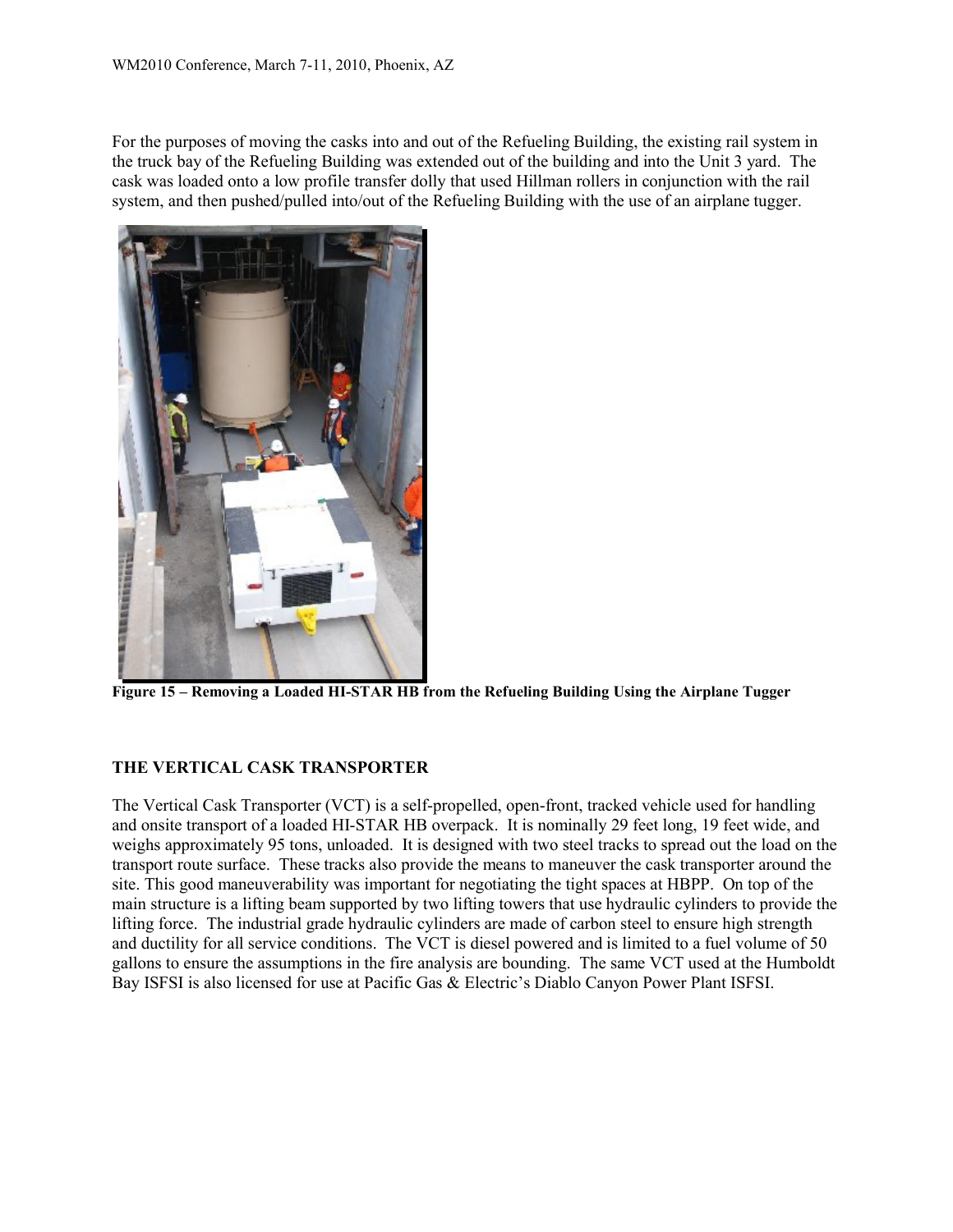![](_page_12_Picture_1.jpeg)

**Figure 16 - Maneuvering the VCT out of the Radiological Controlled Area with a Loaded HI-STAR HB**

![](_page_12_Picture_3.jpeg)

**Figure 17 - The VCT Entering the ISFSI Security Area with a Loaded HI-STAR HB**

The VCT design is suitable for all conditions at the Humboldt Bay ISFSI site, including the transport route with a maximum grade of approximately 8.5 percent. The VCT is designed and used to safely lift, handle, and transport a HI-STAR HB overpack, loaded with spent fuel or a cask loaded with GTCC waste, between the HBPP Refueling Building and the ISFSI. The movement is conducted exclusively on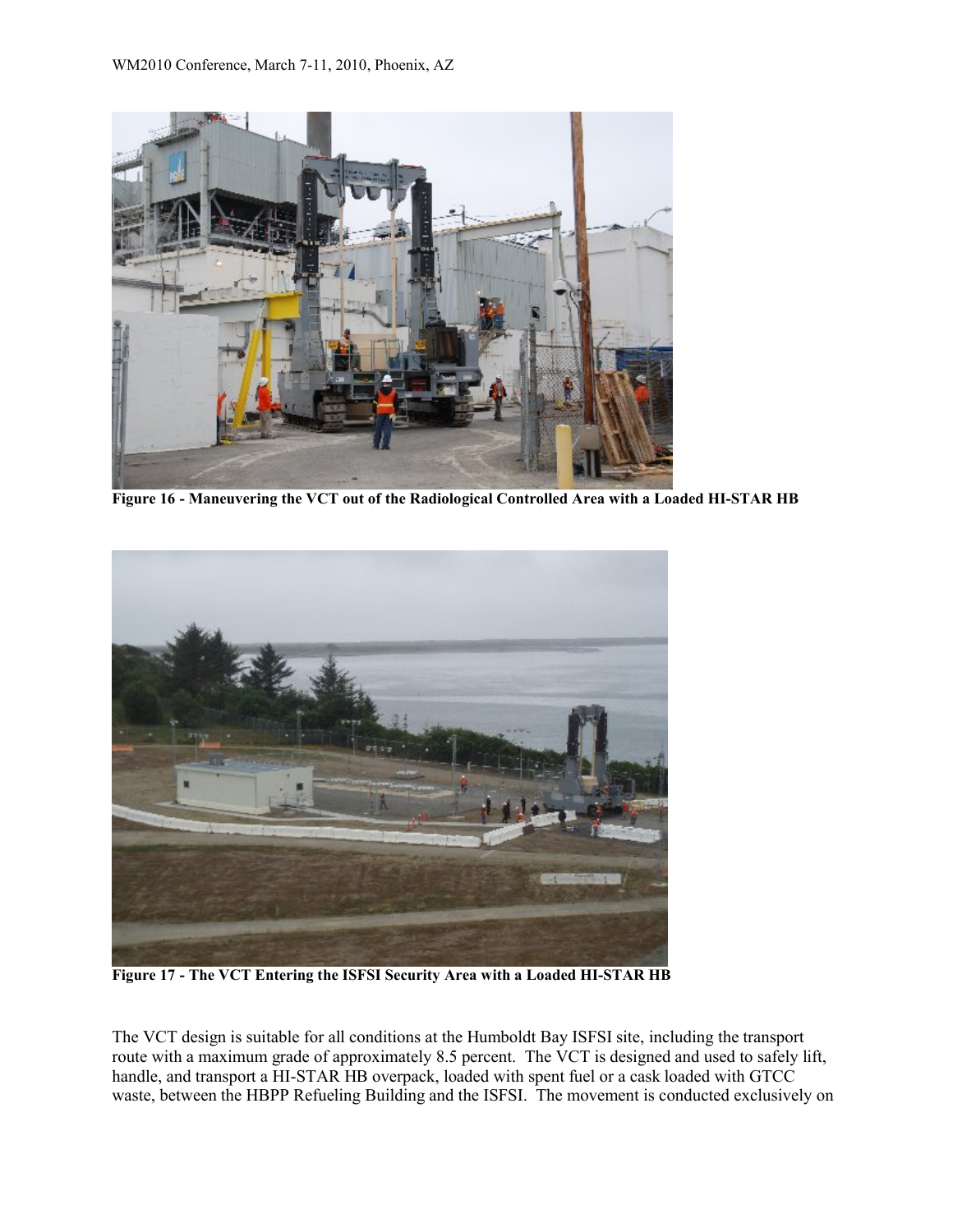the HBPP site. The cask transporter is designed to withstand all credible design-basis, natural-phenomena events while lifting, handling, and moving the loaded transfer cask or overpack without leaving the transport route or impairing its ability to safely hold the load.

![](_page_13_Picture_2.jpeg)

**Figure 18 - VCT Preparing to Lower a HI-STAR HB into the ISFSI Vault**

## **CURRENT STATUS AND FUTURE ACTIVITY**

All spent fuel has been stored successfully in the storage facility as of the end of 2008. The ISFSI was designed with a separate security area to separate it from the plant proper to allow for ease of decommissioning the unit where the security requirements are not as stringent with fuel removed. HBPP is now in the beginning phases of design approval and fabrication of the HI-STAR GTCC and MPC GTCC for placement in the sixth and final vault location. As art of the reactor vessel (RPV) removal project, a portion of the RPV internals will be segmented into sizes that will fit into the GTCC cask, which is identical to the fuel casks in size and materials. This RPV material, as well as other potential GTCC waste, will be placed into the GTCC cask and processed similarly to the fuel casks and then transported to the ISFSI for storage.